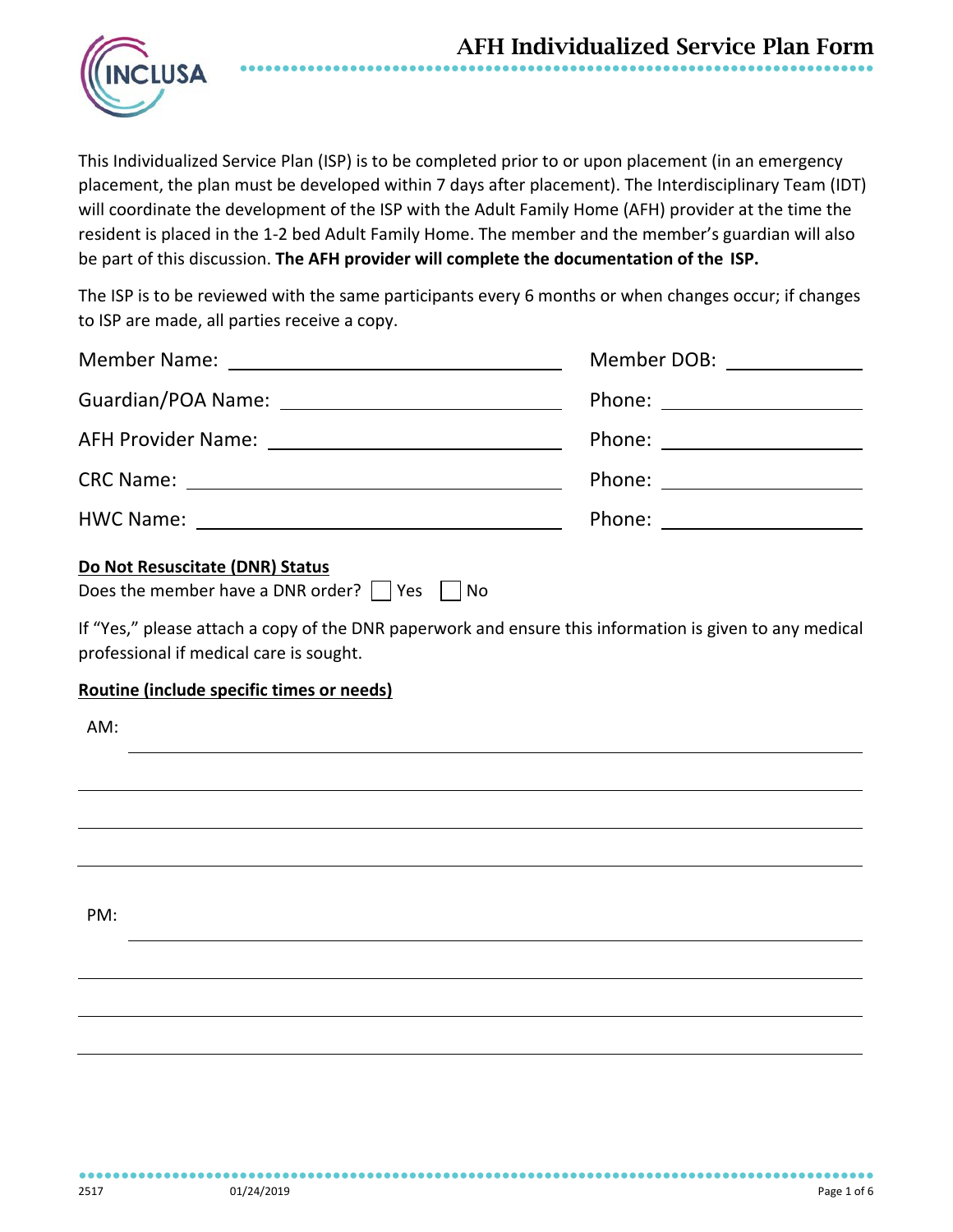Adult Family Home (AFH) Provider Will Be Responsible For Room, Board, Laundry, And The Following Services & Supervision:



| <b>Activities of Daily Living</b>                                                                         | Resident Independent | Teaching        | Reminders | Supervision    | <b>Full Care</b> |
|-----------------------------------------------------------------------------------------------------------|----------------------|-----------------|-----------|----------------|------------------|
| <b>Bathing</b>                                                                                            |                      |                 |           |                |                  |
| <b>Hair Care</b>                                                                                          |                      |                 |           |                |                  |
| <b>Teeth/Denture Care</b>                                                                                 |                      |                 |           |                |                  |
| Shaving                                                                                                   |                      |                 |           |                |                  |
| Dressing                                                                                                  |                      |                 |           |                |                  |
| Eating                                                                                                    |                      |                 |           |                |                  |
| Glasses                                                                                                   |                      |                 |           |                |                  |
| Other:                                                                                                    |                      |                 |           |                |                  |
| Comments:                                                                                                 |                      |                 |           |                |                  |
|                                                                                                           |                      |                 |           |                |                  |
|                                                                                                           |                      |                 |           |                |                  |
| <b>Household Tasks</b>                                                                                    | Resident Independent | <b>Teaching</b> | Reminders | Supervision    | <b>Full Care</b> |
| <b>Meal Preparation</b>                                                                                   |                      |                 |           |                |                  |
| Laundry                                                                                                   |                      |                 |           |                |                  |
| Shopping                                                                                                  |                      |                 |           |                |                  |
| Cleaning                                                                                                  |                      |                 |           |                |                  |
| Other: _____                                                                                              |                      |                 |           |                |                  |
| Comments:                                                                                                 |                      |                 |           |                |                  |
|                                                                                                           |                      |                 |           |                |                  |
| Resident will assist the family with the following household tasks (check those agreed to by the resident |                      |                 |           |                |                  |
| and specify frequency):                                                                                   |                      |                 |           |                |                  |
| $\Box$ Meal Preparation                                                                                   | $\Box$ Table Setting | Dishwashing     |           | $\Box$ Laundry |                  |
| $\Box$ Shopping                                                                                           | Cleaning<br>ப        | Yard Work<br>ப  |           |                |                  |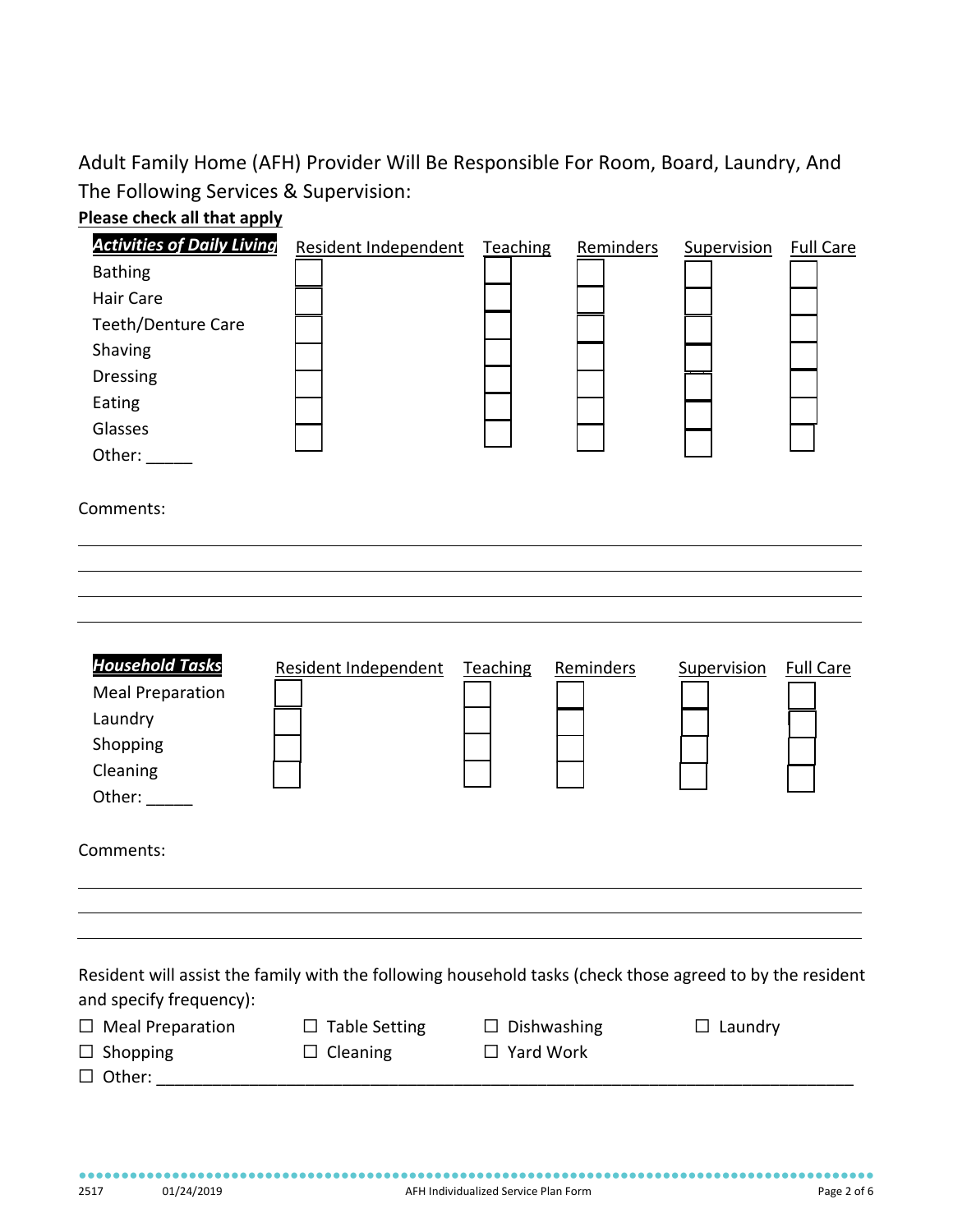| <b>Toileting</b>                                     | <u>Yes</u> | No  |
|------------------------------------------------------|------------|-----|
| No Assistance Needed                                 |            |     |
| Assistance Needed, describe:                         |            |     |
| Full Cares, describe:                                |            |     |
| Incontinence Supplies Used:                          |            |     |
| <b>Mobility</b>                                      | <u>Yes</u> | No. |
| Member needs monitoring/assistance with mobility     |            |     |
| Member needs monitoring/assistance with transferring |            |     |
| Member uses adaptive aids                            |            |     |
| If yes to any of the above, describe needs:          |            |     |

## *Behavioral Intervention*

Is any teaching or redirection required by the AFH provider? Please specify and attach BSP.

| <b>Health Monitoring</b>                   | Yes | <u>No</u> |
|--------------------------------------------|-----|-----------|
| Schedule medical and dental appointments   |     |           |
| Monitor physical health                    |     |           |
| Monitor mental health                      |     |           |
| If yes to any of the above, explain needs: |     |           |

\_\_\_\_\_\_\_\_\_\_\_\_\_\_\_\_\_\_\_\_\_\_\_\_\_\_\_\_\_\_\_\_\_\_\_\_\_\_\_\_\_\_\_\_\_\_\_\_\_\_\_\_\_\_\_\_\_\_\_\_\_\_\_\_\_\_\_\_\_\_\_\_\_\_\_\_\_\_\_\_

| <b>Medication Management (must match Authorization to Dispense form)</b> | Yes | No |
|--------------------------------------------------------------------------|-----|----|
| Member is able to self-administer medications                            |     |    |
| *Member requires reminders to take medications                           |     |    |
| *Member requires supervision in taking medications                       |     |    |
| *Member requires medication administration by the AFH provider           |     |    |
| Comments:                                                                |     |    |

\**Requires MAR (Inclusa Team to set up MAR)*

- *Administration means the AFH provider is responsible for removing the proper dosage from the labeled prescription bottle and giving it to the member*
- *See medication list for current medications and dosages*
- *Provider is responsible for keeping medication logs*

## **Nutritional Need**

Are there any special diet requirements? Please specify. Please include food allergies and specific likes/dislikes: \_\_\_\_\_\_\_\_\_\_\_\_\_\_\_\_\_\_\_\_\_\_\_\_\_\_\_\_\_\_\_\_\_\_\_\_\_\_\_\_\_\_\_\_\_\_\_\_\_\_\_\_\_\_\_\_\_\_\_\_\_\_\_\_\_\_\_\_\_\_\_

 \_\_\_\_\_\_\_\_\_\_\_\_\_\_\_\_\_\_\_\_\_\_\_\_\_\_\_\_\_\_\_\_\_\_\_\_\_\_\_\_\_\_\_\_\_\_\_\_\_\_\_\_\_\_\_\_\_\_\_\_\_\_\_\_\_\_\_\_\_\_\_\_\_\_\_\_\_\_\_\_\_\_\_ \_\_\_\_\_\_\_\_\_\_\_\_\_\_\_\_\_\_\_\_\_\_\_\_\_\_\_\_\_\_\_\_\_\_\_\_\_\_\_\_\_\_\_\_\_\_\_\_\_\_\_\_\_\_\_\_\_\_\_\_\_\_\_\_\_\_\_\_\_\_\_\_\_\_\_\_\_\_\_\_\_\_\_

●●●●●●●●●●●●●●●●●●●●●●●●●●●●●●●●●●●●●●●●●●●●●●●●●●●●●●●●●●●●●●●●●●●●●●●●●●●●●●●●●●●●●●●●●●●●●●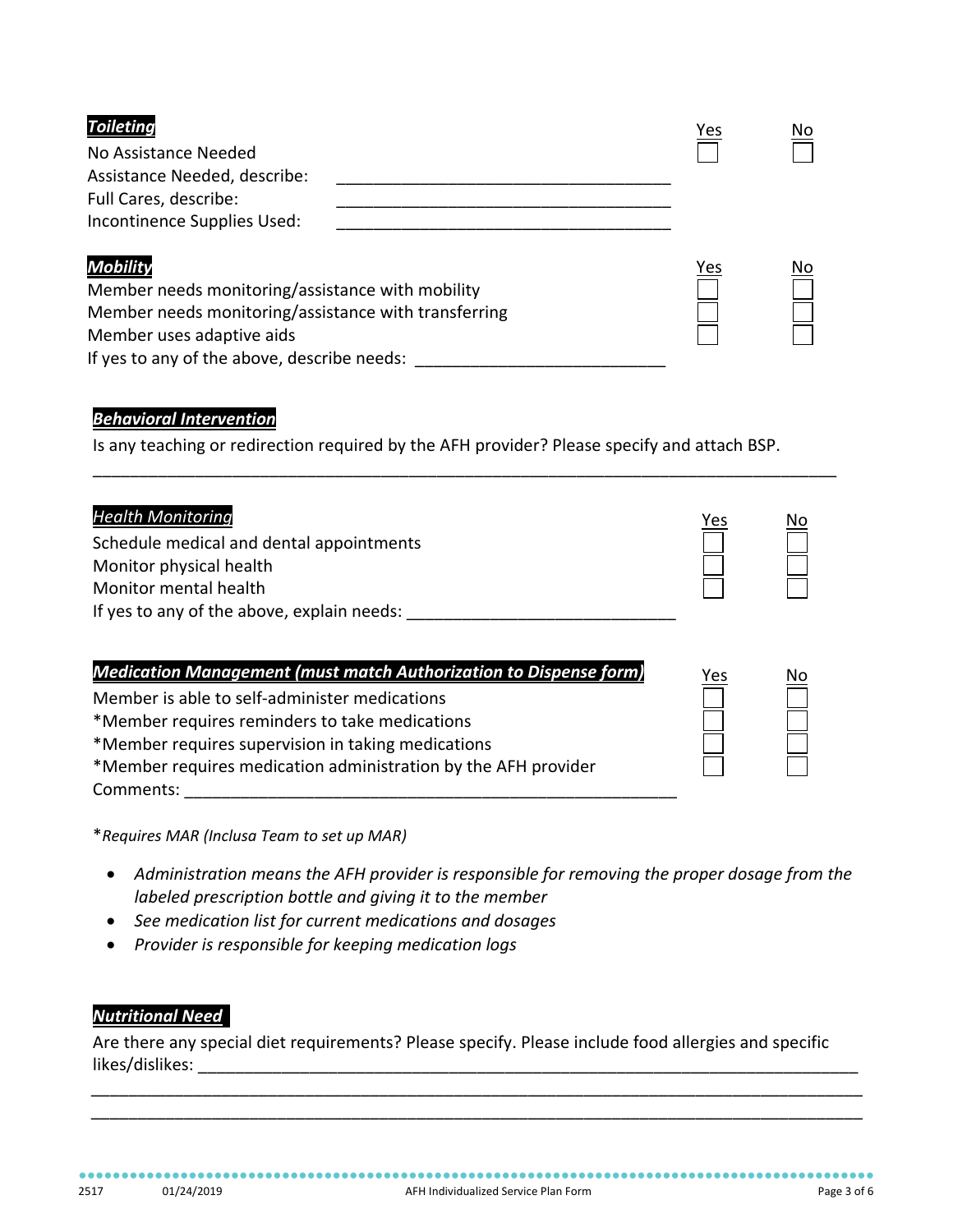### *Communication*

Please list any specialized communication needs/techniques used with this member:

\_\_\_\_\_\_\_\_\_\_\_\_\_\_\_\_\_\_\_\_\_\_\_\_\_\_\_\_\_\_\_\_\_\_\_\_\_\_\_\_\_\_\_\_\_\_\_\_\_\_\_\_\_\_\_\_\_\_\_\_\_\_\_\_\_\_\_\_\_\_\_\_\_\_\_\_\_\_\_\_\_

## *Supervision*

Resident will be supervised overnight by providers or substitute providers who are at least 18 years of age and have an up to date criminal background check on record with Inclusa.

Member requires 24-hour supervision (cannot be left alone) Member can spend \_\_\_\_\_\_\_\_\_\_ hours unsupervised Member can come and go from AFH as they desire Comments:

Yes No

### *Money Management* Yes No

| Member is able to manage all personal finances              |  |  |
|-------------------------------------------------------------|--|--|
| Member requires budgeting assistance                        |  |  |
| Member requires AFH provider to assist with personal funds* |  |  |
| Member has personal spending of                             |  |  |
| (please list "week" or "month"<br>per                       |  |  |
| Comments:                                                   |  |  |

*\*AFH provider must keep financial ledger*

# *Leisure/Recreation Activities*

AFH provider to encourage the following activities: \_\_\_\_\_\_\_\_\_\_

AFH provider to structure and offer at least one activity for one hour per day (unless the resident is already involved in a structured program, e.g., sheltered workshop, adult day care).

Comments:

| <b>Transportation</b>       | Who is responsible for<br>transportation to: | Who attends/supervises: |
|-----------------------------|----------------------------------------------|-------------------------|
| Day Services                |                                              |                         |
| Work/School                 |                                              |                         |
| <b>Medical Appointments</b> |                                              |                         |
| Activities/Shopping         |                                              |                         |
| <b>Family Visits</b>        |                                              |                         |
| Respite                     |                                              |                         |
| Comments:                   |                                              |                         |
|                             |                                              |                         |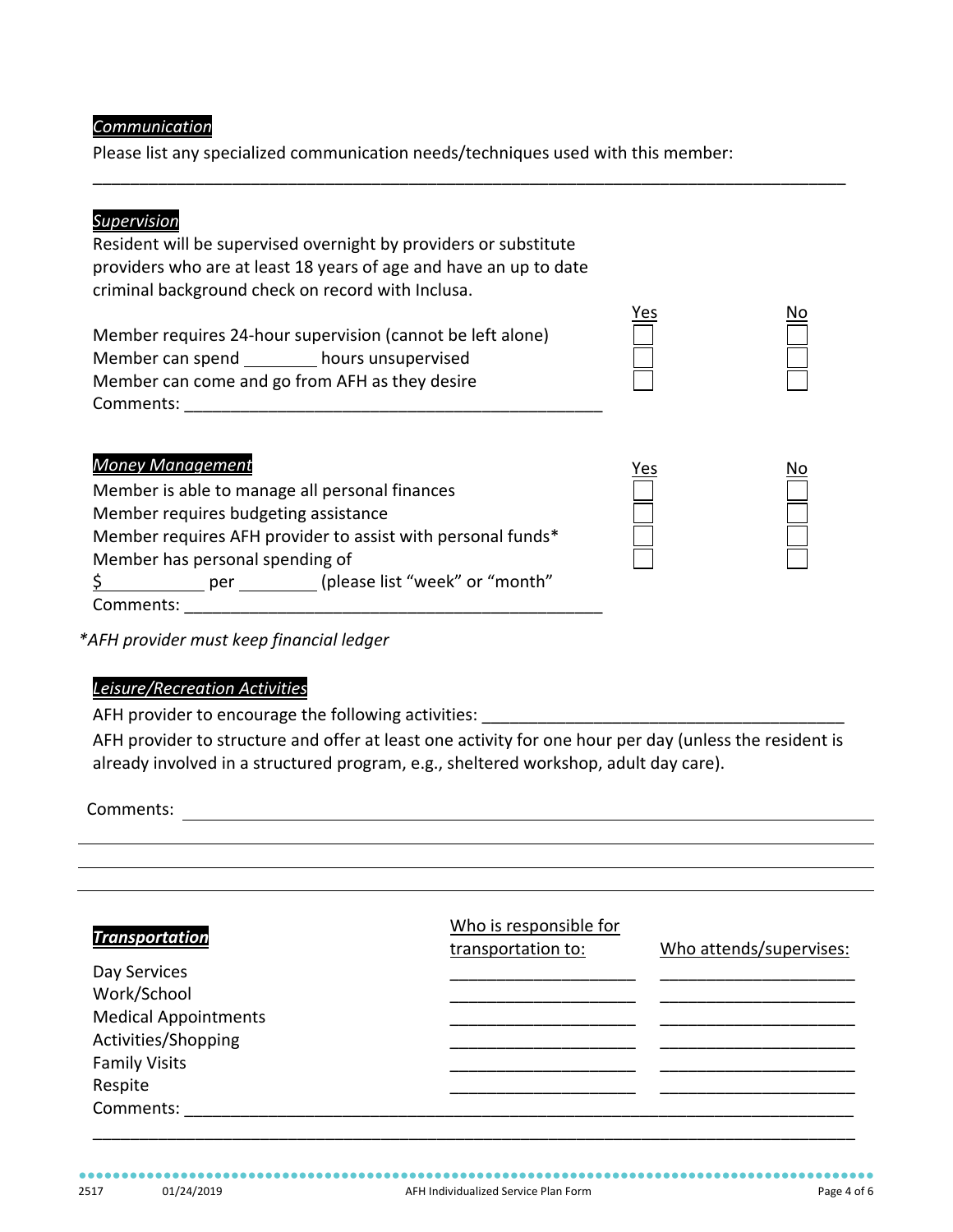Is Member Capable of Using A Bedroom Door Lock? (Refer to *AFH Member Keyed Bedroom Door Policy*).

**SUBSTITUTE CARE:** Adult Family Home (AFH) providers are responsible for arranging substitute care for their residents. The AFH provider needs to make certain that any provider they use has had a criminal background check completed.

# **NOTIFY COMMUNITY RESOURCE COORDINATOR AS SOON AS POSSIBLE OF ANY CHANGES OR PROBLEMS AFFECTING THE RESIDENT; INCLUDING AREAS SUCH AS MENTAL/PHYSICAL CONDITION, FAMILY, VACATION, AND ANY EMERGENCY SERVICES.**

# **INCLUSA CRC/RN WILL BE RESPONSIBLE FOR THE FOLLOWING:**

| $\Box$ Information on AFH provided to resident prior to placement |  |  |  |
|-------------------------------------------------------------------|--|--|--|
|-------------------------------------------------------------------|--|--|--|

- $\square$  Ensure member has documented physician permission to administer medications, physical and TB test prior to placement; provide AFH with copy.
- $\Box$  Provide AFH with Member Information form, MCP, Guardianship/Rep Payee paperwork
- $\Box$  Review Adult Family Home placement packet with AFH provider
- $\Box$  Set up MAR at the time of initial placement and review at least annually
- $\Box$  Coordinate with the AFH, Guardian/Member to develop the ISP in accordance with member Needs. Review every 6 months or upon changes. **The AFH will document the ISP**.
- $\Box$  Initiate the 1-2 Bed AFH Agreement for Services and review annually
- $\Box$  Support for the Resident/Adult Family Home provider
- $\Box$  Have personal contact with resident or sponsor at least quarterly, or as needed
- $\Box$  Coordination of community services which are used by the resident. This may include the following: (please check all applicable services)

| $\Box$ Employment Services                                                    |
|-------------------------------------------------------------------------------|
|                                                                               |
|                                                                               |
| $\Box$ Guardian $\Box$ Rep Payee $\Box$ Durable Power of Attorney (check one) |
| Other:                                                                        |

\_\_\_\_\_\_\_\_\_\_\_\_\_\_\_\_\_\_\_\_\_\_\_\_\_\_\_\_\_\_\_\_\_\_\_\_\_\_\_\_\_\_\_\_\_\_\_\_\_\_\_\_\_\_\_\_\_\_\_\_\_\_\_\_